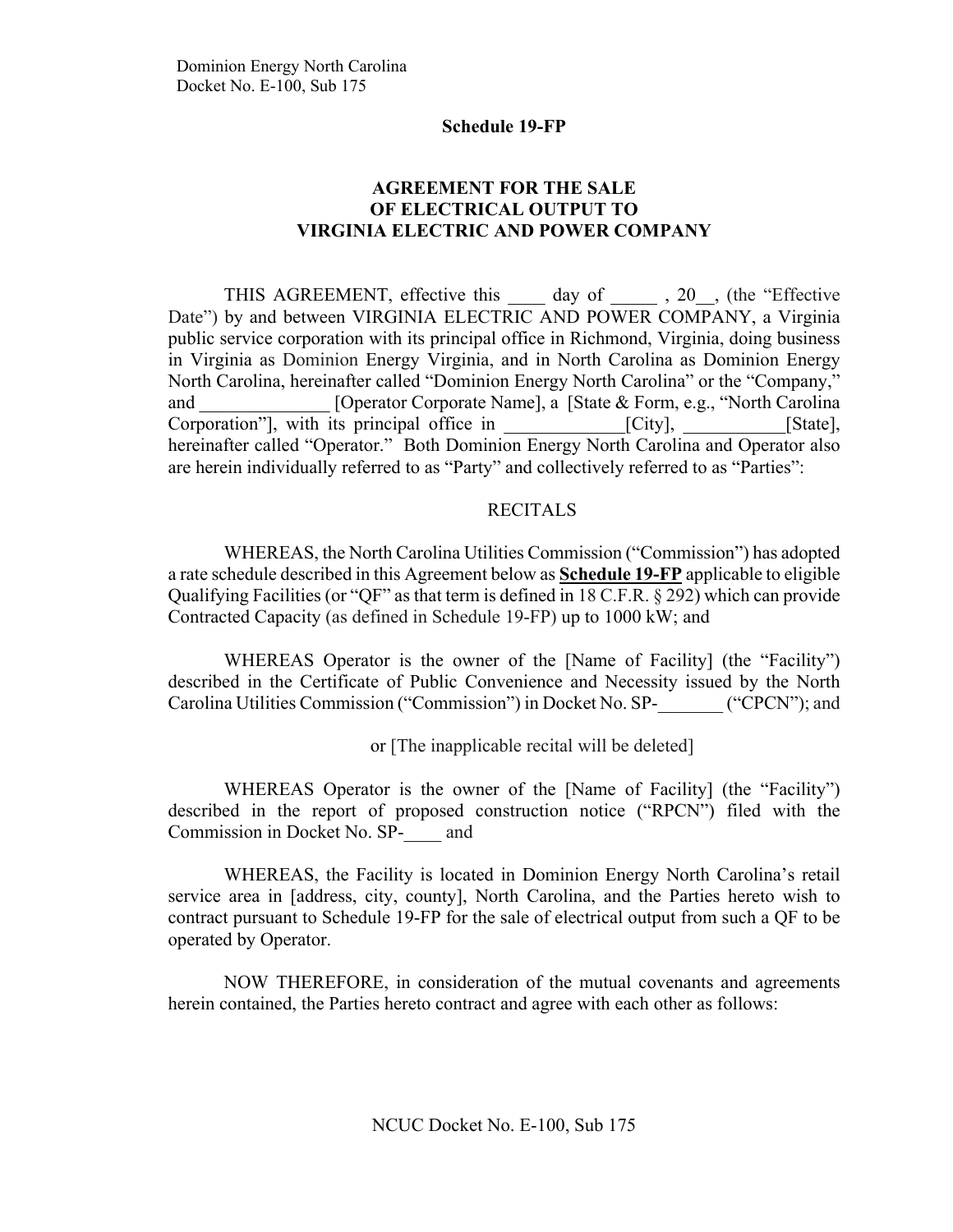## **Article 1: Parties' Purchase and Sale Obligations**

Dominion Energy North Carolina or its agent, assignee**,** or successor will purchase from Operator all of the electrical output (up to the Contracted Capacity) made available for sale from the Facility on [Operator to choose] a simultaneous purchase and sale arrangement OR — an excess sale arrangement. The Mode of Operation that the Operator elects to operate the Facility is [Operator to select Mode of Operation]:

Non-Reimbursement Mode as described in Section IV.A of Schedule 19-FP;

Energy-Only

Non-time-differentiated Variable Mode of Operation as described in Section IV.B of Schedule 19-FP; or

Time-differentiated Variable Mode of Operation) as described in Section IV.B of Schedule FP and the QF elects the following basis for payment for Company purchases of energy under this Variable Mode of Operation;

or

Fixed Mode of Operation as described in Section IV.C of Schedule 19 FP and the QF elects the following basis for payment for Company purchases of energy and capacity under the Fixed Mode of Operation.

## **Article 2: Term and Commercial Operations Date**

This Agreement shall commence on the Effective Date and, unless earlier terminated under any other provision of this Agreement, shall continue in effect for a period of \_\_\_\_\_\_\_\_\_(\_\_) years from the commercial operations date ("COD").The COD shall be the first date that all of the following conditions have been satisfied:

- (a) The Facility has been permanently constructed, synchronized with and has delivered electrical output to the Dominion Energy North Carolina system and such action has been witnessed by an authorized Dominion Energy North Carolina employee;
- (b) After completion of item a) above, Dominion Energy North Carolina has received written notice from Operator specifying the COD and certifying that the Facility is ready to begin commercial operations as a QF;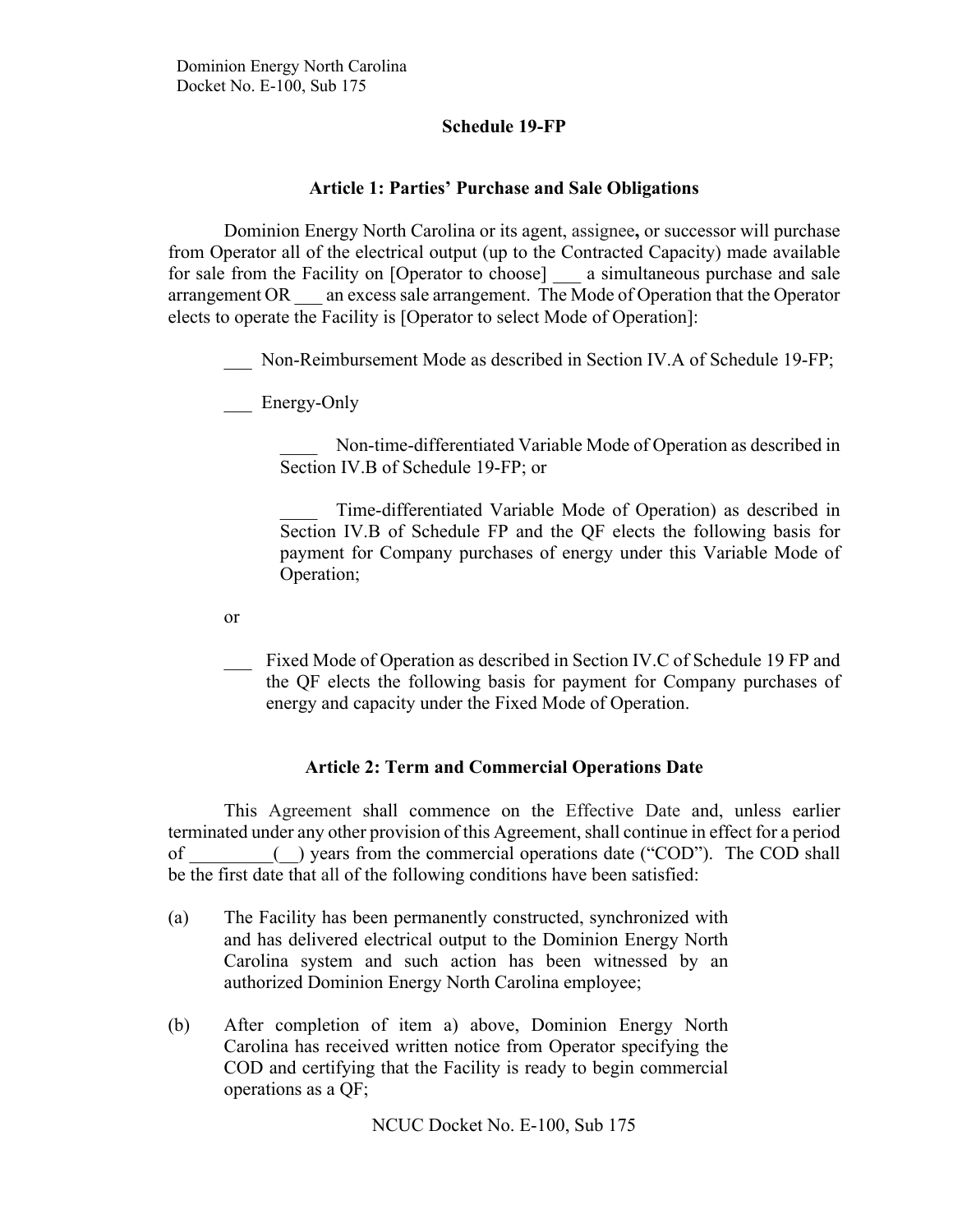- (c) Operator and Dominion Energy North Carolina (or the PJM Interconnection, L.L.C. or other operator of the Dominion Energy North Carolina transmission system, as applicable) have executed an interconnection service agreement for delivery of electrical output by the Facility onto the Company's electrical system ("Interconnection Agreement"), a copy of which has been provided to Company;
- (d) The Facility is a QF; and,
- (e) The CPCN or RPCN, as applicable, is in full force and effect.

For contract terms of 10 years, this Agreement may be renewed at the option of Dominion Energy North Carolina in accordance with Section I of Schedule 19-FP.

#### **Article 3: Contracted Capacity**

The Facility, consisting of \_\_\_\_\_\_\_\_\_\_\_\_\_\_\_\_\_\_\_\_\_\_\_\_\_\_ generator(s), has an aggregate maximum net power production capacity (calculated in accordance with FERC Form 556) of approximately kW alternating current ("ac"). The Facility's Contracted Capacity shall be  $\_\_\_\$  kW ac.

#### **Article 4: Attachments**

The following documents are attached hereto and are made a part hereof:

- Exhibit A: Quarterly Status Report Contents
- Exhibit B: General Terms and Conditions
- Exhibit C: Schedule 19-FP
- Exhibit D: Evidence of QF Status on the Effective Date
- Exhibit E: Copy of CPCN or RPCN, as applicable.
- Exhibit F: Summary of Key Contractual Details
- Exhibit G: Energy Storage Device Addendum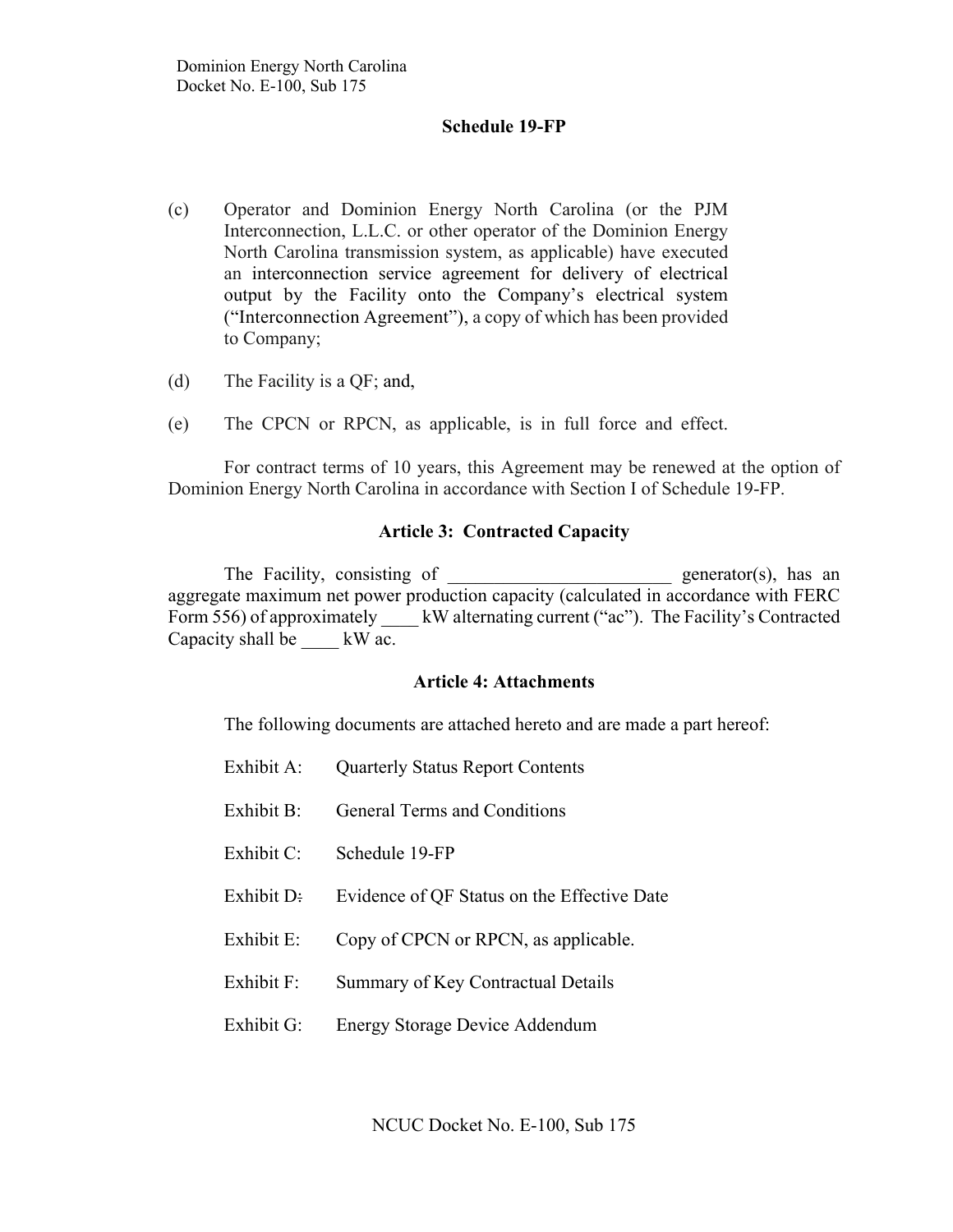## **Article 5: Price**

Payments for all energy and Contracted Capacity purchased hereunder shall be determined by the provisions for payments in Schedule 19-FP included herewith as Exhibit C and pursuant to Operator elections within such Schedule 19-FP as stated in Article 1 hereof. Payments for all energy and Contracted Capacity purchased hereunder shall be on a cents per kilowatt-hour basis.

## **Article 6: Operator's Pre-COD Obligations**

(a) Status Report. After execution of this Agreement and until the COD, Operator shall deliver a quarterly status report to the Company with the information set forth in Exhibit A. This status report shall be delivered to Dominion Energy North Carolina on or before the following dates each year: January 15, April 15, July 15, and October 15.

(b) Commencement of Construction. The Facility will be considered to have commenced construction on the first day upon which all of the following have occurred: (1) the issuance by Operator to its construction contractor for the Facility of a written unconditional notice-to-proceed with unrestricted construction activities for the Facility; (2) the mobilization of major construction equipment and construction facilities on the Facility site; and (3) the commencement of major structural excavation and structural concrete work relating to a major component of the Facility such as a power island or the ground mounting systems for solar panels and inverters consistent with having commenced a continuous process of construction relating to the Facility. Dominion Energy North Carolina shall have no obligation to accept a declaration of Commercial Operations earlier than four (4) months prior to the anticipated COD date. The anticipated COD is  $, 20$ .

# **Article 7: Early Termination**

(a) Defaults with No Cure Period. Operator and Company agree that Operator's failure to comply with any of the following will be a material breach of this Agreement and shall result in Company's right to early termination of this Agreement upon written notice to Operator, but without being subject to a cure period, provided however, that Company shall be obligated to pay for any capacity and energy delivered by Facility prior to termination of this Agreement at the rates stated herein:

(i) failure to commence construction of the Facility, as defined in Section 6(b), within the later of fourteen (14) months from the Effective Date of this Agreement or thirty (30) days after the Company tenders an Interconnection Agreement for execution by Operator;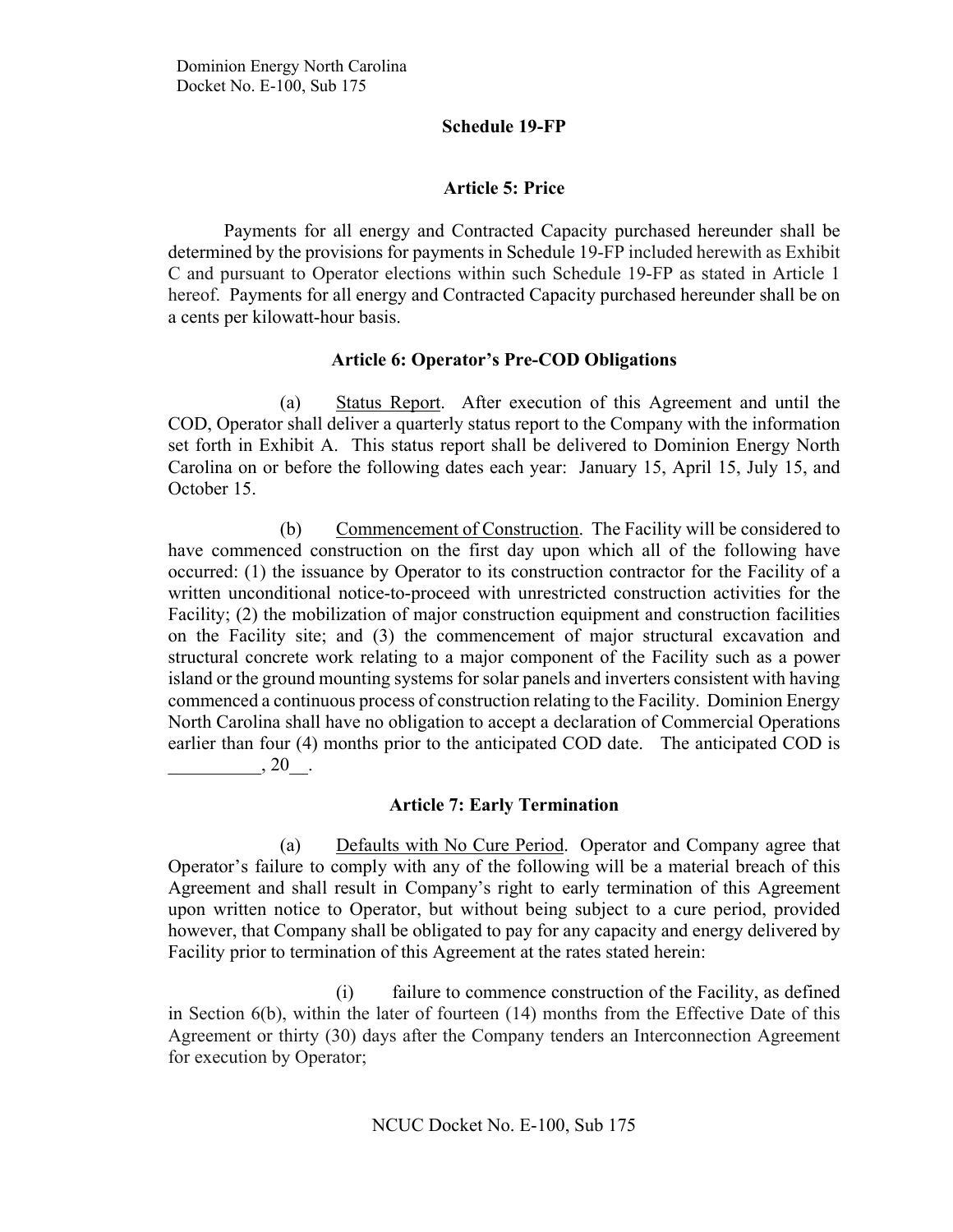(ii) delivery or supply of electrical output to any entity other than Dominion Energy North Carolina or its agent, assignee or successor;

(iii) Operator increases the aggregate maximum net power production capacity (calculated in accordance with FERC Form 556) of the Facility above the Contracted Capacity without the prior written approval of Company;

(iv) failure to generate and deliver any electrical output from the Facility for more than 180 consecutive days at any time after COD; provided, however, if such failure is due to Force Majeure as defined in Exhibit B and Operator has complied with the requirements of Exhibit B with respect to such Force Majeure, then Company may not terminate this Agreement unless the failure lasts for three hundred sixty-five consecutive days.

(b) Defaults with Cure Period. Operator and Company agree that the following events if not cured by Operator within thirty days of notice from Company shall constitute a default giving Company the right to terminate this Agreement:

(i) failure to meet the requirements necessary to maintain QF status or revocation of its QF status for any reason;

6(a);

(ii) failure to provide a status report in accordance with Section

(iii) termination of the Interconnection Agreement or suspension of Operator's right to interconnect the Facility under the Interconnection Agreement unless such failure is due to a breach of the Interconnection Agreement by a party other than the Operator; or

(iv) failure to perform in any material way, any other obligations, which failure would not constitute an individual event of default under Section 7(a) or Section 7(c).

Notwithstanding any cure period, Company shall not be obligated to purchase any energy or Contracted Capacity under this Agreement while such default remains uncured.

(c) Delay in COD. Company shall have the right to terminate this Agreement if Operator fails to achieve the Commercial Operations Date within thirty months from the date of a Commission Order approving the Schedule 19-FP rates filed by the Company in Docket No. E-100, Sub 167; provided, however, an Operator may be allowed additional time to begin deliveries of electrical output to the Company if the QF facilities in question are nearly complete at the end of such thirty month period and the QF is able to demonstrate that it is making a good faith effort to complete its project in a timely manner.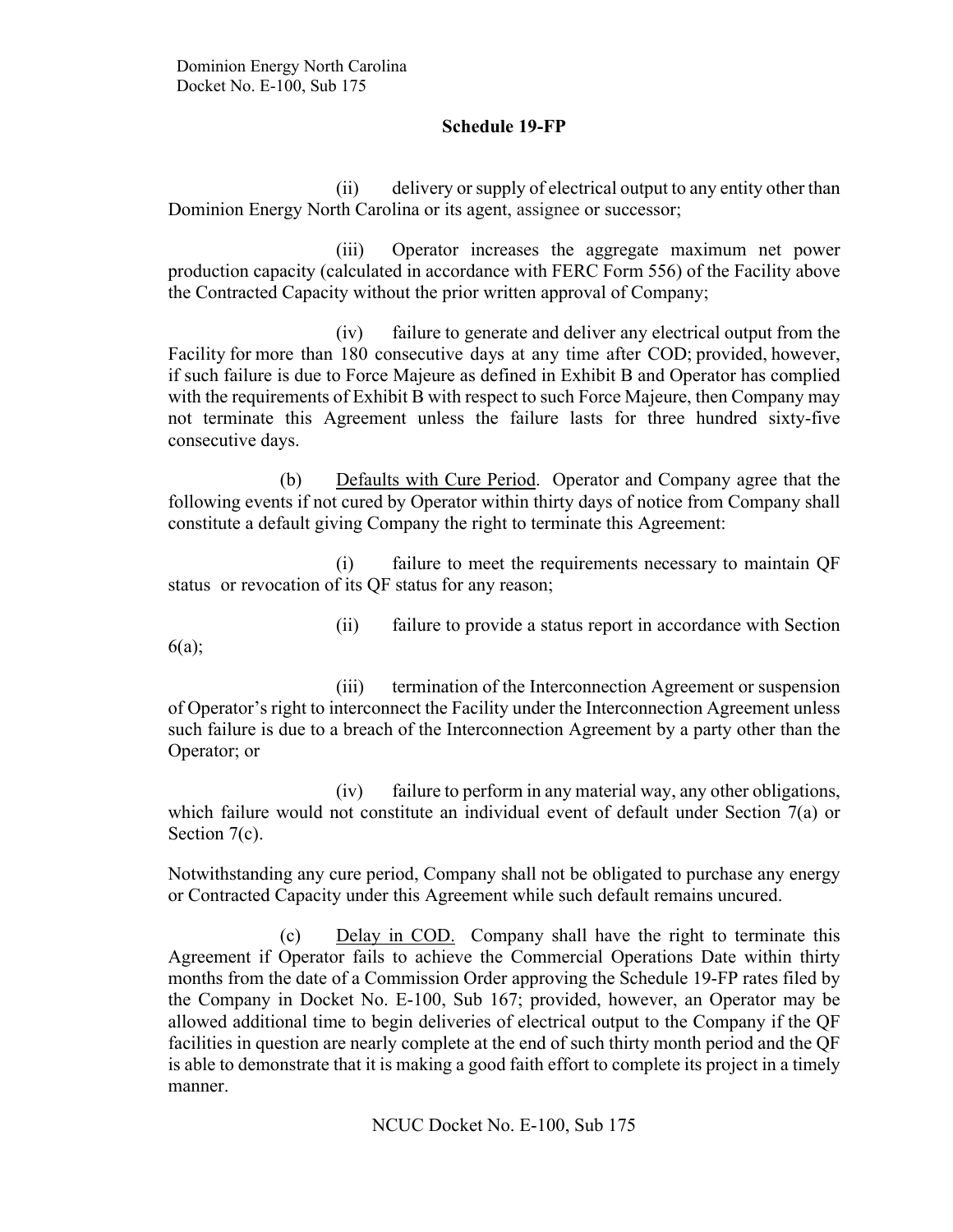Furthermore, any Material Alteration to the Facility shall require the prior written consent of the Company, which may be withheld in the Company's sole discretion, and shall not be effective until memorialized in an amendment executed by the Company and the Seller. "Material Alteration" as used in this Agreement shall mean a modification to the Facility which renders the Facility description specified in this Agreement inaccurate in any material sense as determined by the Company in a commercially reasonable manner including, without limitation, (i) the addition of an Energy Storage Device ("ESD"), defined as a component of the Facility that uses energy storage technology, including but not limited to battery storage; (ii) a modification which results in an increase to the Contracted Capacity, Nameplate Capacity (in AC or DC), generating capacity (or similar term used in the Agreement) or the estimated annual energy production of the Facility (the "Existing Capacity"), or (iii) a modification which results in a decrease to the Existing Capacity by more than five (5) percent. Notwithstanding the foregoing, the repair or replacement of equipment at the Facility (including solar panels) with like-kind equipment, which does not increase Existing Capacity or decrease the Existing Capacity by more than five percent (5%) shall not be considered a Material Alteration.

Operator agrees that if this Agreement is canceled by Dominion Energy North Carolina prior to the end of the initial term of this Agreement for nonperformance by the QF, then, Dominion Energy North Carolina shall have all rights and remedies available at law or in equity.

## **Article 8: Representations and Warranties**

Operator represents and warrants that it has the right to operate the Facility in accordance with the terms of this Agreement. Operator further represents and warrants that all permits, approvals, and/or licenses necessary for the operation of the Facility will be obtained prior to the COD and shall be maintained throughout the Term of this Agreement. Operator shall provide such documentation and evidence of such right, permits, approvals and/or licenses as Dominion Energy North Carolina may reasonably request, including without limitation air permits, leases and/or purchase agreements.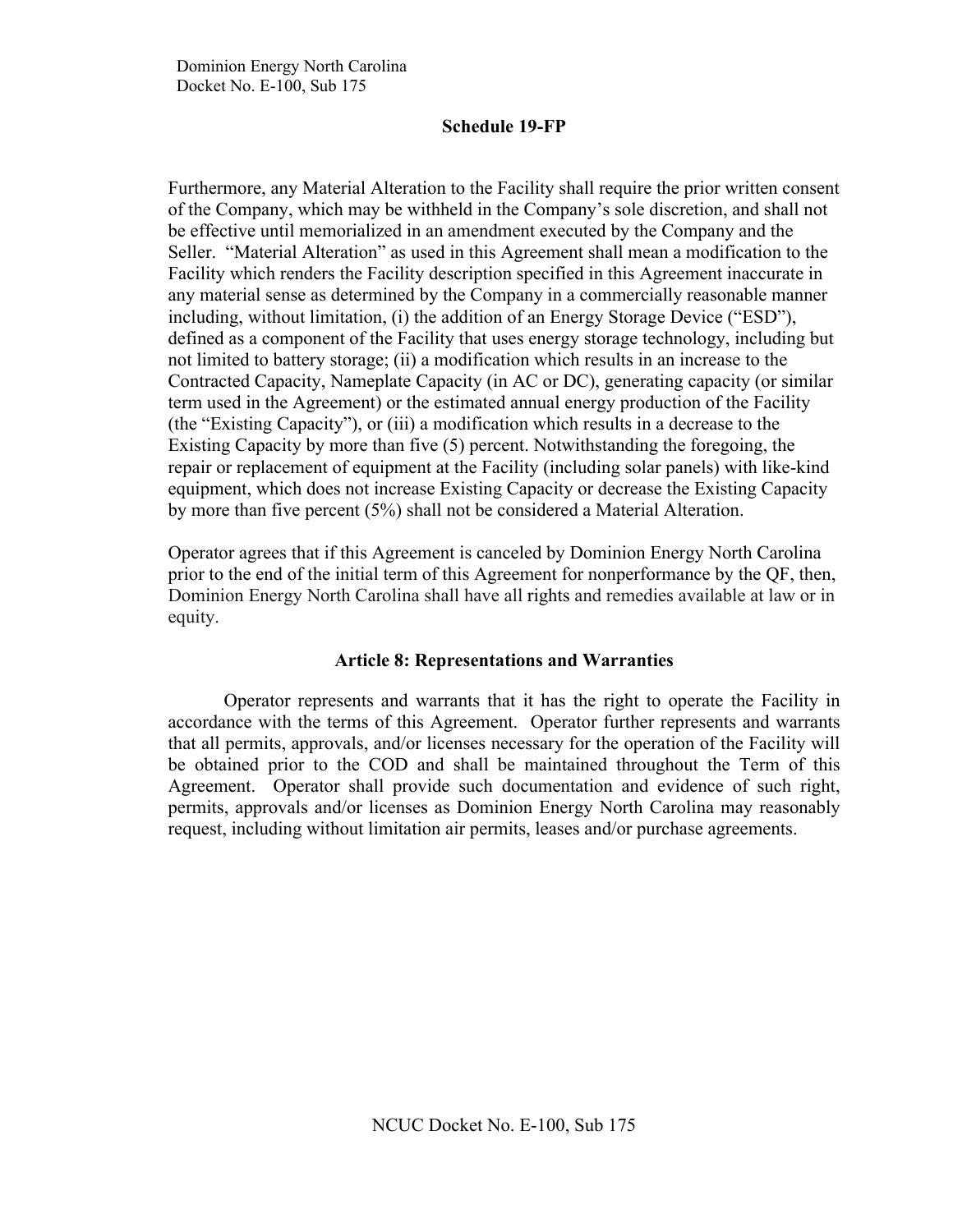### **Article 9: Notices and Payments**

All correspondence and payments concerning this Agreement shall be to the addresses below. Either Party may change the address by providing written notice to the other Party.

| [OPERATOR]: | DOMINION ENERGY NORTH CAROLINA: |
|-------------|---------------------------------|
|             |                                 |

| [Operator Name]    | Virginia Electric and Power Company |
|--------------------|-------------------------------------|
| [Operator Address] | <b>Power Contracts</b>              |
|                    | $600$ Canal Place $-17S$            |
|                    | 600 East Canal Street               |
|                    | Richmond, Virginia 23219            |

## **Article 10: Integration of Entirety of Agreement**

This Agreement is intended by the Parties as the final expression of their Agreement and is intended also as a complete and exclusive statement of the terms of their Agreement with respect to the purchase and sale of electrical output generated by the Facility. All prior written or oral understandings, offers or other communications of every kind pertaining to this Agreement are hereby abrogated and withdrawn.

# [SIGNATURE PAGE FOLLOWS]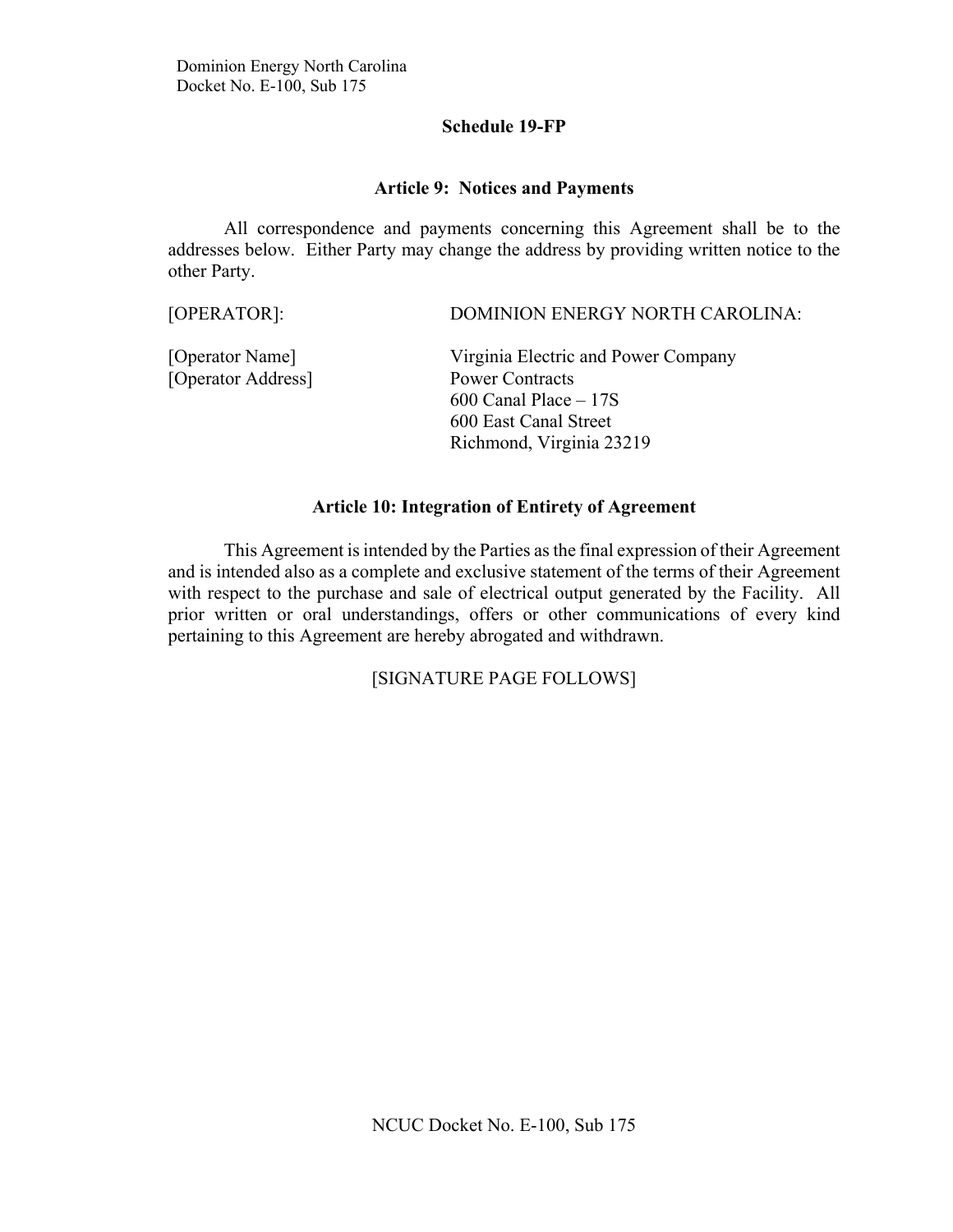IN WITNESS WHEREOF, the Parties hereto have caused their names to appear below, signed by authorized representatives as of the date first shown above.

| [OPERATOR]                          |
|-------------------------------------|
| By:                                 |
| Title:                              |
| Date:                               |
| VIRGINIA ELECTRIC AND POWER COMPANY |
| By:                                 |
| Title:                              |
| Date:                               |
|                                     |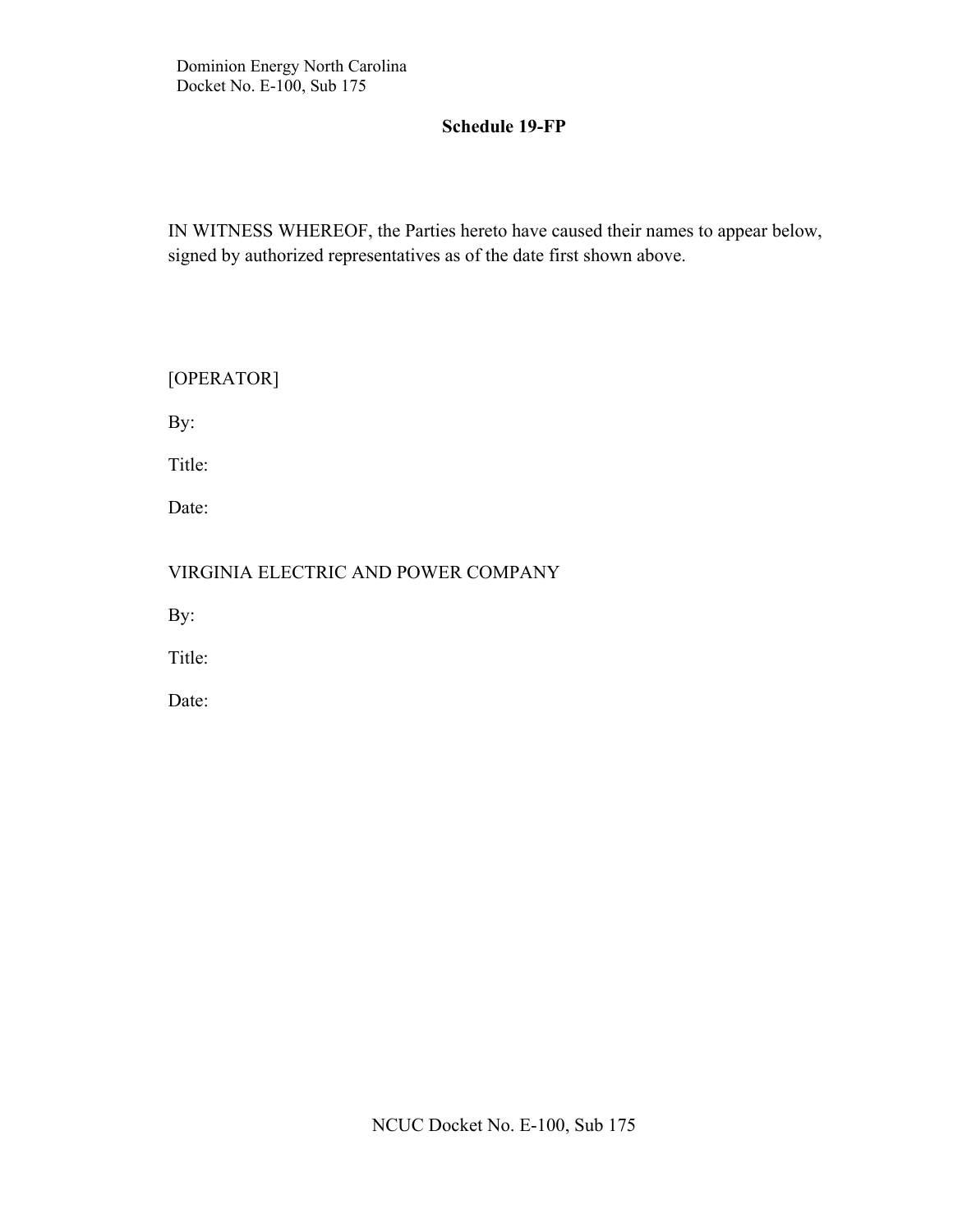# EXHIBIT A

The quarterly status reports required by Article 6 shall include the following information and any additional information that may be reasonably requested by Company.

- Status of financing and expected closing date
- Notification and status of any plans to change control or ownership of the project
- Site location and acreage
- EIA Plant Code
- Description of construction status
- Timeline of construction to include:
	- Start date of construction
	- Construction completion date
	- Date for start-up and testing
- Timeline for interconnection through completion
- Current interconnection status
- Status of required permits
- Notice of any changes, modifications, or assignment of CPCN, RCPN and QF **Status**
- Summary of anticipated design components including transformer voltages and maximum output in AC & DC
- Estimated COD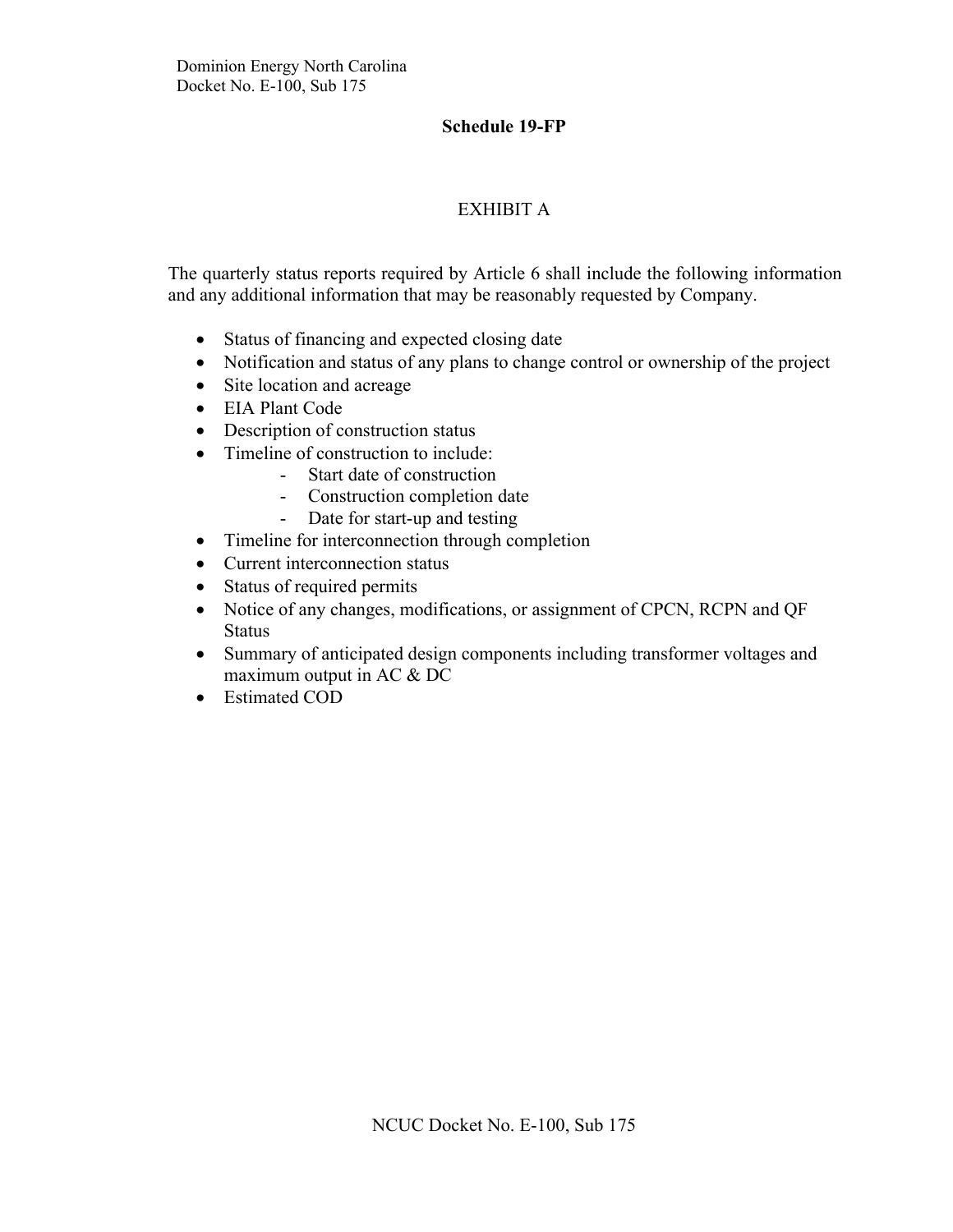## EXHIBIT B General Terms and Conditions

#### I - Assignments

Operator agrees not to assign this Agreement without the prior written consent of Dominion Energy North Carolina, which consent shall not be unreasonably withheld, provided, that such assignment does not require any amendment of the terms and conditions of the Agreement, other than the notice provisions, thereof. Any attempted assignment that Dominion Energy North Carolina has not approved in writing shall be null and void and ineffective for all purposes. In the event of assignment by Operator, Operator shall pay the Company within thirty (30) days of the effective date of the assignment an amount equal to the actual costs incurred by Company in connection with such assignment up to a maximum amount of \$12,000 per assignment; provided, however, assignment of this Agreement by Operator in connection with an initial financing arrangement which is finalized and for which consent of the Company is requested within nine months of the Effective Date of this Agreement shall not be subject to the payment requirement provided herein.

#### II - Indemnity

Operator shall indemnify and save harmless and, if requested by Dominion Energy North Carolina, defend Dominion Energy North Carolina, its officers, directors and employees from and against any and all losses and claims or demands for damages to real property or tangible personal property (including the property of Dominion Energy North Carolina) and injury or death to persons arising out of, resulting from, or in any manner caused by the presence, operation or maintenance of any part of Operator's Facility; provided, however, that nothing herein shall be construed as requiring Operator to indemnify Dominion Energy North Carolina for any injuries, deaths or damages caused by the sole negligence of Dominion Energy North Carolina. Operator agrees to provide Dominion Energy North Carolina written evidence of liability insurance coverage, which is specifically and solely for the Facility, prior to the operation of the Facility. Operator agrees to have Dominion Energy North Carolina named as an additional insured, and shall keep such coverage current throughout the term of this Agreement.

#### III - QF Requirements

Operator represents and warrants that its Facility meets the QF requirements established as of the Effective Date of this Agreement by the FERC's rules (18 Code of Federal Regulations Part 292), and that it will continue to meet those requirements necessary to maintain QF status throughout the term of this Agreement. Operator agrees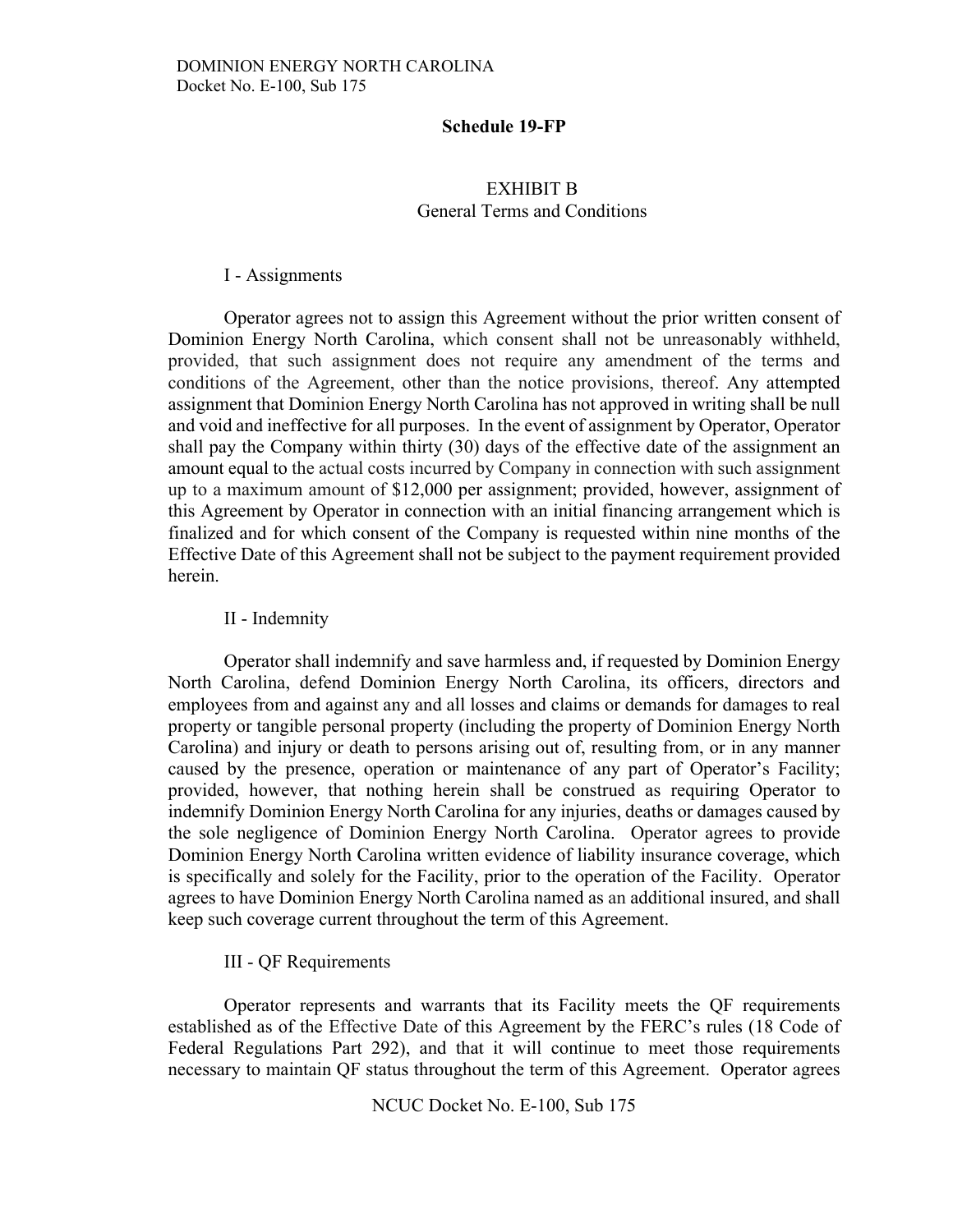to provide copies, at the time of submittal, of all correspondence and filings with the Federal Energy Regulatory Commission relating to status of the Facility as a QF**.** If requested by Dominion Energy North Carolina prior to May 1 of any year, Operator agrees to provide to Dominion Energy North Carolina by July 1 of the same year information for the preceding year that is sufficient for Dominion Energy North Carolina to determine the Operator's continuing compliance with its QF requirements.

#### IV - Consequential Damages

In no event shall either Party be liable to the other for any special, indirect, incidental or consequential damages whatsoever, except that the foregoing shall not apply to any promises of indemnity or obligations to reimburse the Parties expressly set forth in this Agreement.

#### V - Amendments, Waivers, Severability and Headings

This Agreement, including the appendices thereto, can be amended only by agreement between the Parties in writing. The failure of either Party to insist in any one or more instances upon strict performance of any provisions of this Agreement, or to take advantage of any of its rights hereunder, shall not be construed as a waiver of any such provisions or the relinquishment of any such right or any other right hereunder. In the event any provision of this Agreement, or any part or portion thereof, shall be held to be invalid, void or otherwise unenforceable, the obligations of the Parties shall be deemed to be reduced only as much as may be required to remove the impediment. The headings contained in this Agreement are used solely for convenience and do not constitute a part of the Agreement between the Parties hereto, nor should they be used to aid in any manner in the construction of this Agreement.

#### VI - Compliance with Laws

Operator covenants that it shall comply with all applicable provisions of Executive Order 11246, as amended; § 503 of the Rehabilitation Act of 1973, as amended; § 402 of the Vietnam Era Veterans Readjustment Assistance Act of 1974, as amended; and implementing regulations set forth in 41 C.F.R. §§ 60.1, 60-250, and 60-741 and the applicable provisions relating to the utilization of small minority business concerns as set forth in 15 U.S.C. § 637, as amended. Operator agrees that the equal opportunity clause set forth in 41 C.F.R. § 60-1.4 and the equal opportunity clauses set forth in 41 C.F.R. § 250.5 and 41 C.F.R. 60**-**§741.5 and the clauses relating to the utilization of small and minority business concerns set forth in 15 U.S.C.  $\S$  637(d) (3) and 48 C.F.R.  $\S$  52-219.9 are hereby incorporated by reference and made a part of this Agreement. If this Agreement has a value of more than \$500,000, Operator shall adopt and comply with a small business and small disadvantaged business subcontracting plan which shall conform to the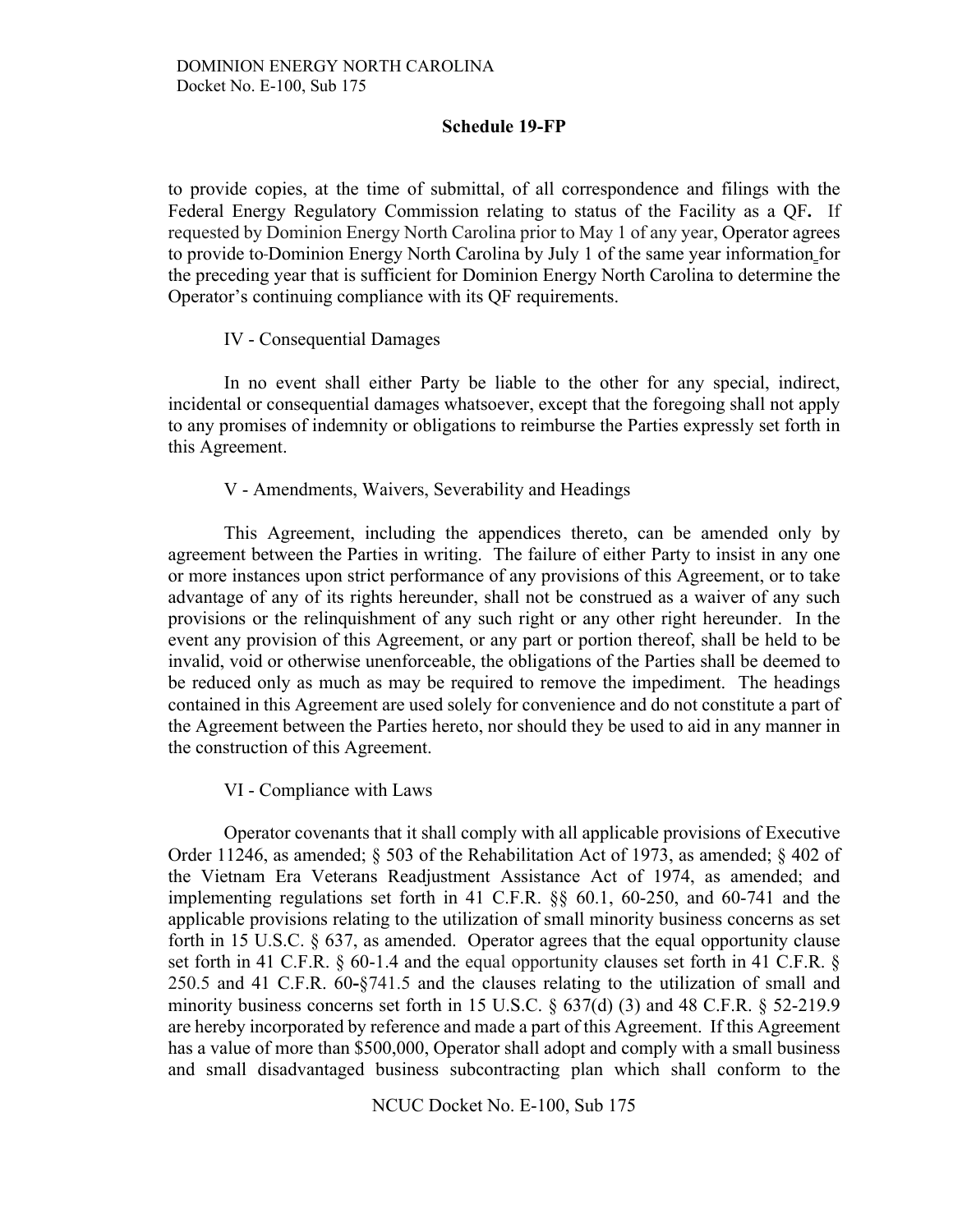requirements set forth in 15 U.S.C.  $\S 637(d)(6)$ . The provisions of this section shall apply to Operator only to the extent that:

(a) Such provisions are required of Operator under existing law;

(b) Operator is not otherwise exempt from said provisions; and

(c) Compliance with said provisions is consistent with and not violative of 42 U.S.C. § 2000 et seq., 42 U.S.C. § 1981 et seq., or other acts of Congress.

VII - Interconnection and Operation

Operator shall be responsible for the design, installation, and operation of its Facility. Operator shall be responsible for obtaining an Interconnection Agreement.

Operator shall: (a) maintain the Facility in conformance with all applicable laws and regulations and in accordance with operating procedures; (b) obtain any governmental authorizations and permits required for the construction and operation thereof and keep all such permits and authorizations current and in effect; and (c) manage the Facility in a safe and prudent manner. If at any time Operator does not hold such authorizations and permits, Dominion Energy North Carolina may refuse to accept deliveries of power hereunder.

Dominion Energy North Carolina may enter Operator's premises: (a) to inspect Operator's protective devices at any reasonable time; (b) to read or test meters and metering equipment; and (c) to disconnect, without notice, the Facility if, in Dominion Energy North Carolina's opinion, a hazardous condition exists and such immediate action is necessary to protect persons, or Dominion Energy North Carolina facilities or other customers' facilities from damage or interference caused by Operator's Facility or lack of properly operating protective devices. Dominion Energy North Carolina will endeavor to notify Operator as quickly as practicable if disconnection occurs as provided in (c) above. Any inspection of Operator's protective devices shall not impose on Dominion Energy North Carolina any liabilities with respect to the operation, safety or maintenance of such devices.

# VIII - Metering

Dominion Energy North Carolina will meter all electrical output delivered from the Facility in accordance with Good Utility Practice.

Operator agrees to pay an administrative charge to Dominion Energy North Carolina to reflect all reasonable costs incurred by Dominion Energy North Carolina for meter reading and billing, also referred to as metering charges. The monthly meter reading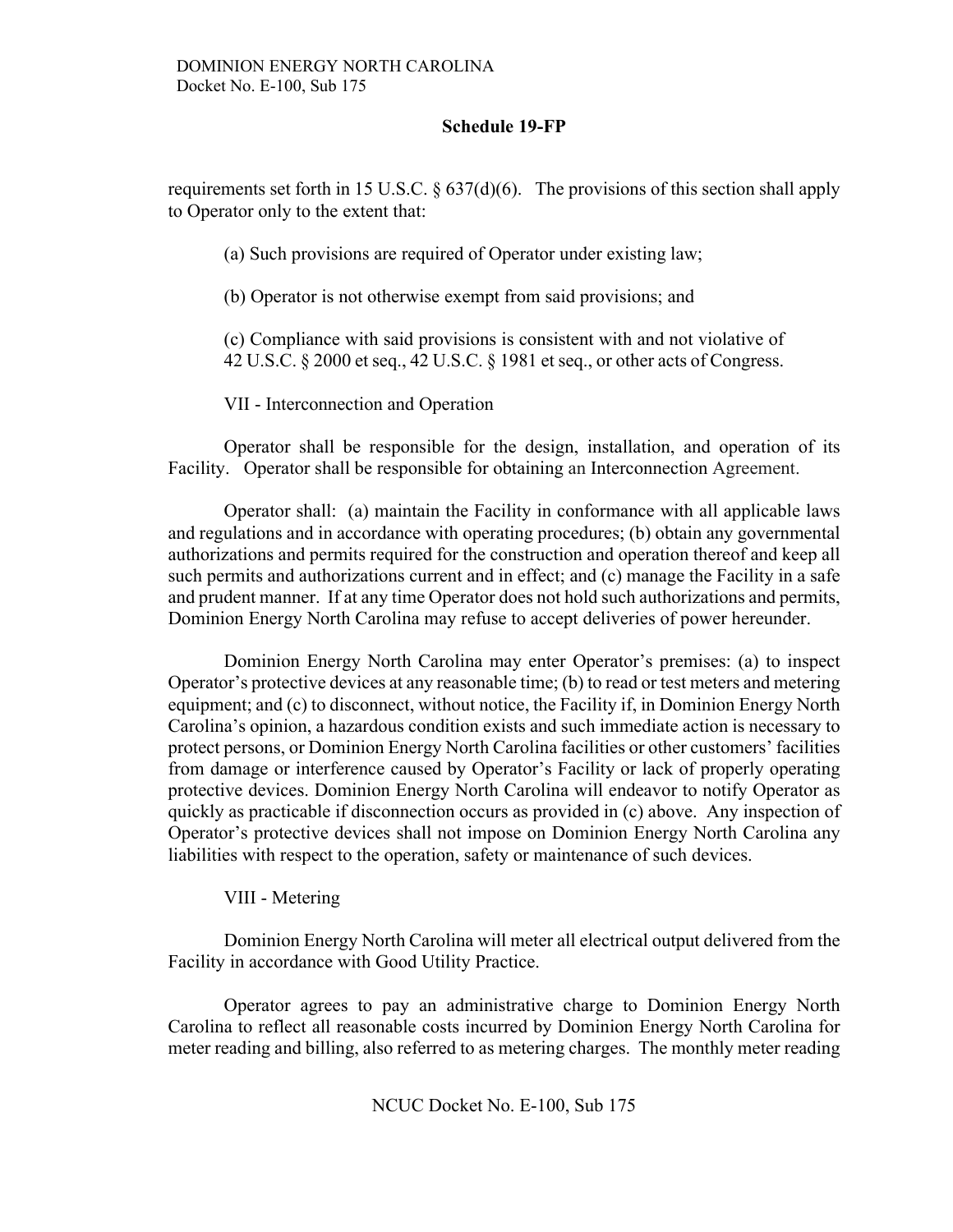and billing charge shall change from time to time when the NCUC approves a different charge in Schedule 19-FP.

In addition, Operator agrees to pay any fees required to provide and maintain leased telephone lines required for meter reading by Dominion Energy North Carolina.

#### IX **-** Billing and Payment

Dominion Energy North Carolina shall read the meter(s) in accordance with its normal meter reading schedule. Within twenty-eight (28) days thereafter, Dominion Energy North Carolina shall send via mail Operator payment for energy and Contracted Capacity delivered, except if payment is made via wire transfer then payment shall be made within thirty-one (31) days thereafter. The Company will issue payment for the Redispatch Credit at regular annual intervals in the form of a line item to offset charges. At Dominion Energy North Carolina's option, (i) Dominion Energy North Carolina may make such payments net of the monthly metering charges, Interconnection Facilities charges, and charges for sales of electricity to the Operator, or (ii) Dominion Energy North Carolina may invoice Operator for such charges separately. Payment by Dominion Energy North Carolina shall include verification showing the billing month's ending meter reading, onpeak and off-peak kWh, and the amount paid. If in any month the monthly metering and Interconnection Facilities charges are in excess of any payments due Operator, Dominion Energy North Carolina shall bill Operator for the difference and Operator shall make such payment within 28 days of the invoice date. Failure by Operator to make such payments may result in disconnection of the Facility. In no event shall such disconnection relieve Operator of its obligation to pay monthly metering charges and Interconnection Facilities charges under this Agreement.

In the event that any data required for billing purposes hereunder are unavailable when required for such billing, the unavailable data shall be estimated by Dominion Energy North Carolina, based upon historical data. Such billing shall be subject to any required adjustment in a subsequent billing month.

Operator agrees that Dominion Energy North Carolina shall be entitled to withhold sufficient amounts due pursuant to this Agreement to offset (a) any damages to Dominion Energy North Carolina resulting from any breach of this Agreement by Operator, and (b) any other amounts Operator owes Dominion Energy North Carolina, including amounts arising from sales of electricity by Dominion Energy North Carolina to Operator, metering charges and Interconnection Facilities charges.

In no event shall Dominion Energy North Carolina be liable to Operator for any Contracted Capacity payments in excess of the amounts contracted for herein, regardless of the ultimate length of this Agreement or revisions to Schedule 19-FP or successor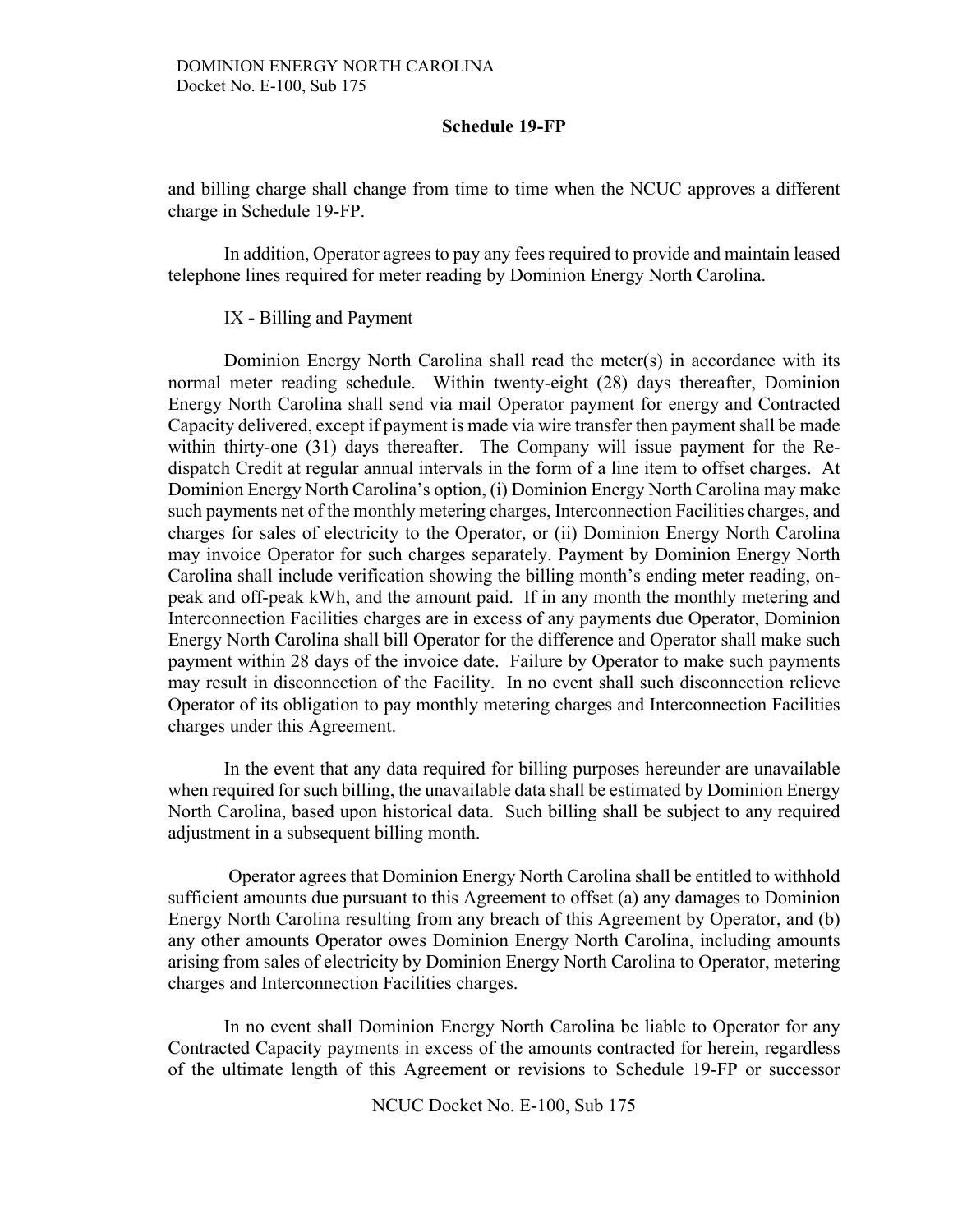schedules. Operator hereby agrees to accept the energy and capacity payments if applicable as set forth herein as its sole and complete compensation for delivery of electrical output to Dominion Energy North Carolina.

X - Force Majeure

Neither Party shall be considered in default under this Agreement or responsible to the other Party in tort, strict liability, contract or other legal theory for damages of any description for any interruption or failure of service or deficiency in the quality or quantity of service or any other failure to perform any of its obligations hereunder to the extent such failure occurs without fault or negligence on the part of that Party and is caused by factors beyond that Party's reasonable control, which by the exercise of reasonable diligence that Party is unable to prevent, avoid, mitigate or overcome, including without limitation storm, flood, lightning, earthquake, explosion, equipment failure, civil disturbance, labor dispute, act of God or public enemy, action or inaction of a court or public authority, fire, sabotage, war, explosion, curtailments, unscheduled withdrawal of facilities from operation for maintenance or repair or any other cause of similar nature beyond the reasonable control of that Party (any such event, "Force Majeure"). Solely economic hardship of either Party shall not constitute Force Majeure under this Agreement. Nor shall anything contained in this paragraph or elsewhere in this Agreement excuse Operator or Dominion Energy North Carolina from strict compliance with the obligation of the Parties to comply with the terms of Article IX of this Exhibit B relating to timely payments.

Each Party shall have the obligation to operate in accordance with Good Utility Practice (as defined below) at all times and to use due diligence to overcome and remove any cause of failure to perform.

If a Party relies on the occurrence of an event of Force Majeure described above as a basis for being excused from performance of its obligations under this Agreement, then the Party relying on the Force Majeure event shall:

a) Provide within forty-eight (48) hours written notice of such Force Majeure event or potential Force Majeure to the other Party, giving an estimate of its expected duration and the probable impact on the performance of its obligations hereunder;

b) Exercise all reasonable efforts to continue to perform its obligations under this Agreement;

c) Expeditiously take action to correct or cure the Force Majeure event excusing performance; provided, however, that settlement of strikes or other labor disputes will be completely within the sole discretion of the Party affected by such strike or labor dispute;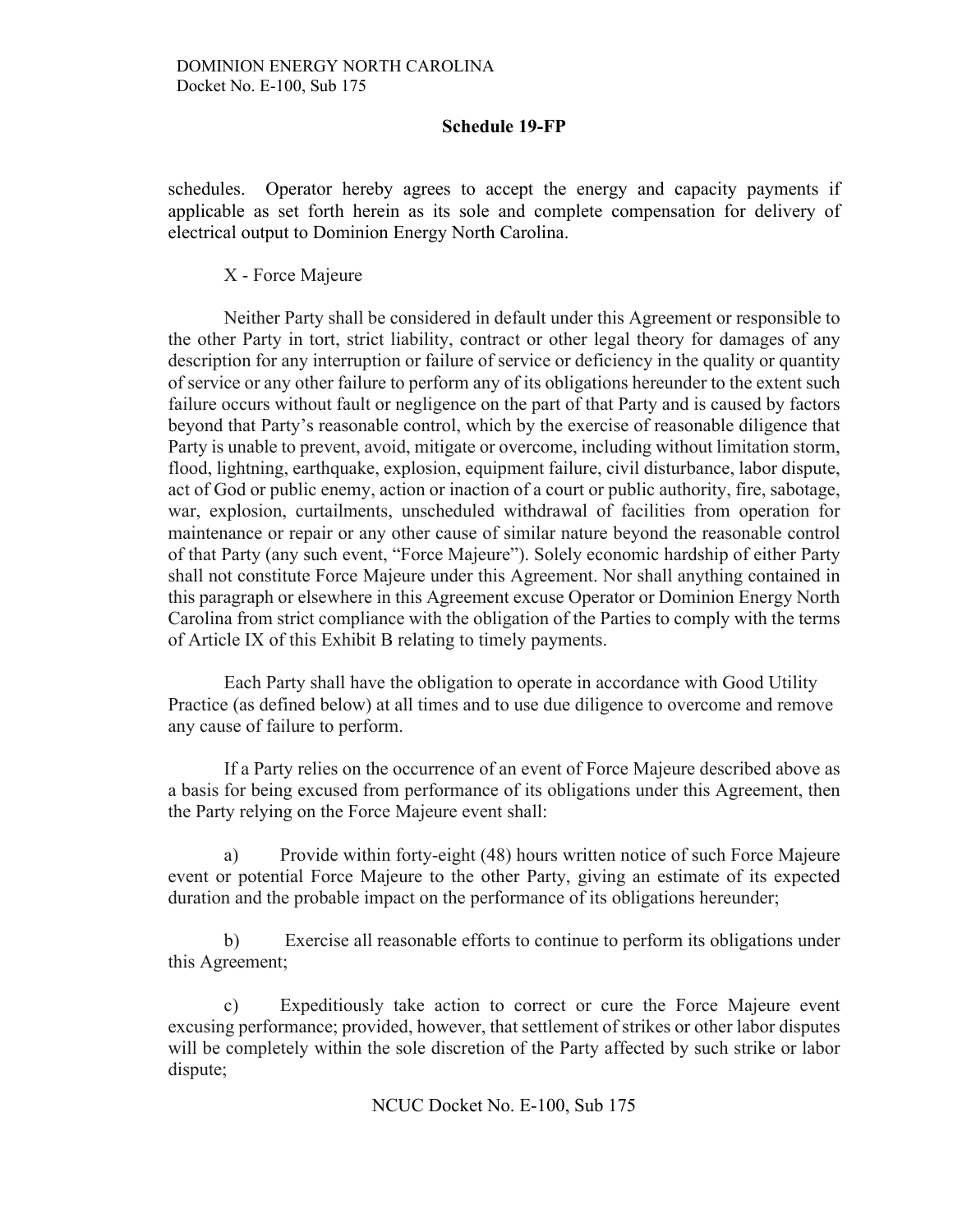d) Exercise all reasonable efforts to mitigate or limit damages to the other Party; and

e) Provide prompt notice to the other Party of the cessation of the Force Majeure event giving rise to its excuse from performance. All performance obligations hereunder shall be extended by a period equal to the term of the resultant delay.

If a Party responding to a Force Majeure event has the ability to obtain, for additional expenditures, expedited material deliveries or labor production which would allow a response to the event in a manner that is above and beyond Good Utility Practice, and such a response could shorten the duration of the Force Majeure event, the Party responding to the event may, at its discretion, present the other Party with the option of funding the expenditures for expediting material deliveries or labor production in an effort to reduce the duration of the event and economic hardship. Each such opportunity will be negotiated on a case-by-case basis by the Parties.

For purposes of this Agreement, "Good Utility Practice" shall mean any of the applicable practices, methods, standards, guides or acts: required by any governmental authority, regional or national reliability council, or national trade organization, including NERC, SERC, or the successor of any of them, as they may be amended from time to time whether or not the Party whose conduct is at issue is a member thereof; otherwise engaged in or approved by a significant portion of the electric utility industry during the relevant time period which in the exercise of reasonable judgment in light of the facts known or that should have been known at the time a decision was made, could have been expected to accomplish the desired result in a manner consistent with law, regulation, good business practices, generation, transmission and distribution reliability, safety, environmental protection, economy and expediency. Good Utility Practice is intended to be acceptable practices, methods, or acts generally accepted in the region, or any other acts or practices as are reasonably necessary to maintain the reliability of the Transmission System (as defined in the Interconnection Agreement), or of the Facility, and is not intended to be limited to the optimum practices, methods, or acts to the exclusion of all others.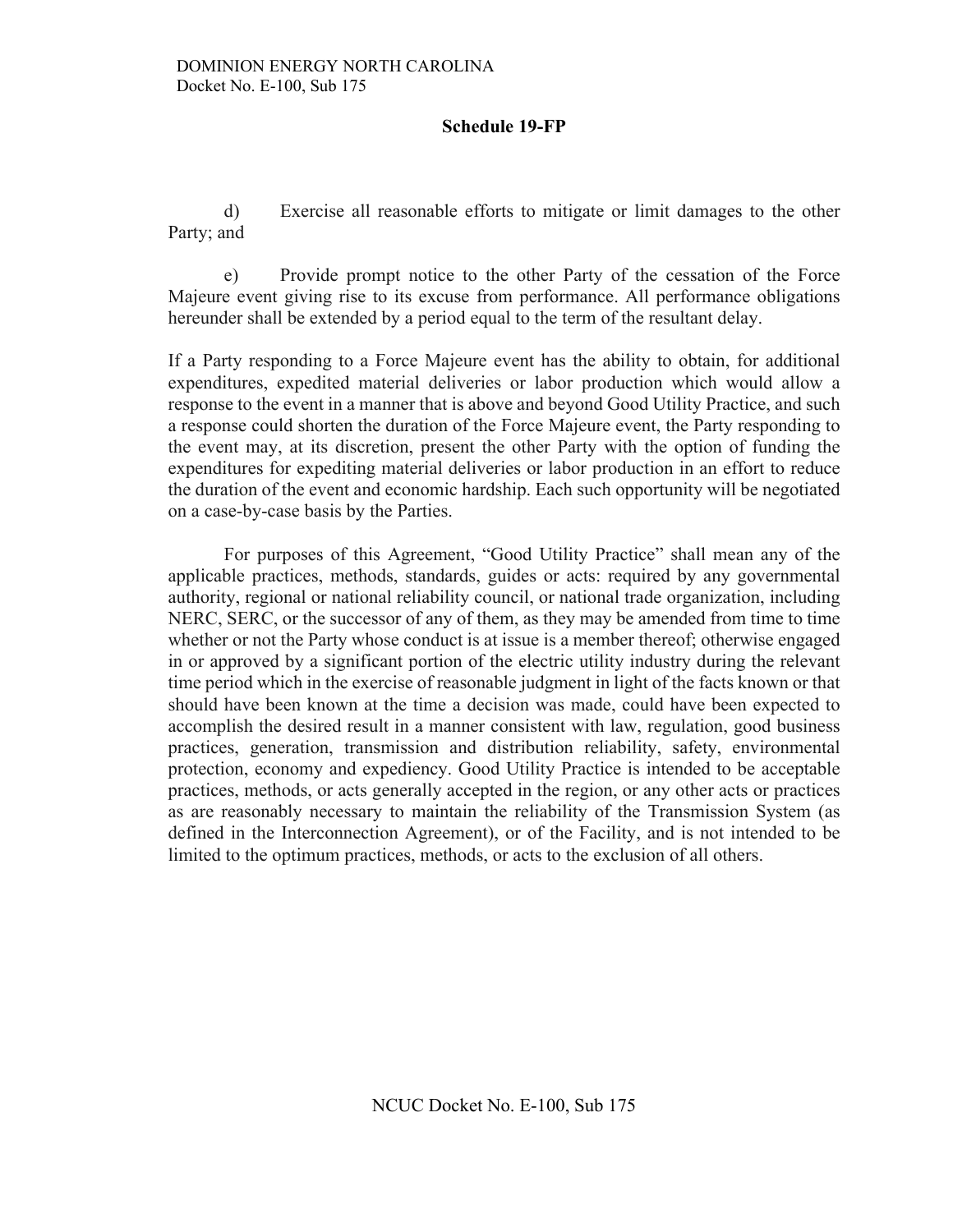# EXHIBIT C

Exhibit C is a copy of Schedule 19-FP.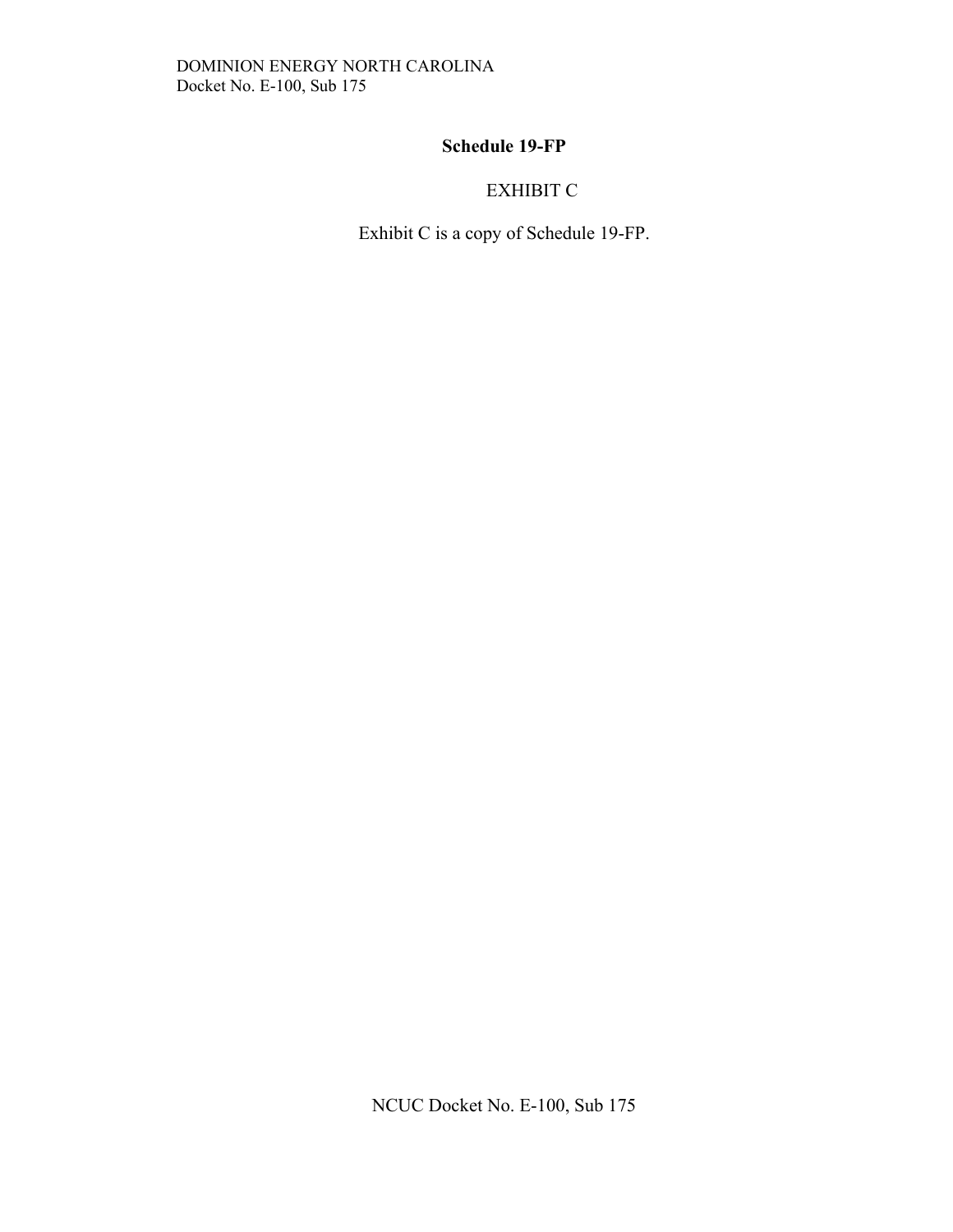# EXHIBIT D

Exhibit D is a copy of the Operator Form 556 formal or self FERC certification of QF status in effect as of the Effective Date.

OR

If Facility is 1 MW or less, Operator may submit the following statement as Exhibit D that the Facility qualifies as a Qualifying Facility (QF) under federal law:

Federal law exempts small power production or cogeneration facilities with net power production capacities of 1 MW or less from certain certification requirements in order to qualify as a qualifying facility ("QF" or "Qualifying Facility"). Therefore, [QF Name Here] submits the Facility is exempt from the certification requirements, but submits that the Facility qualifies as a Qualifying Facility under federal law set forth in the Public Utility Regulatory Policies Act of 1978 (codified at 16 U.S.C. § 824a-3).

Name

\_\_\_\_\_\_\_\_\_\_\_\_\_\_\_\_\_\_\_\_\_\_\_\_

Title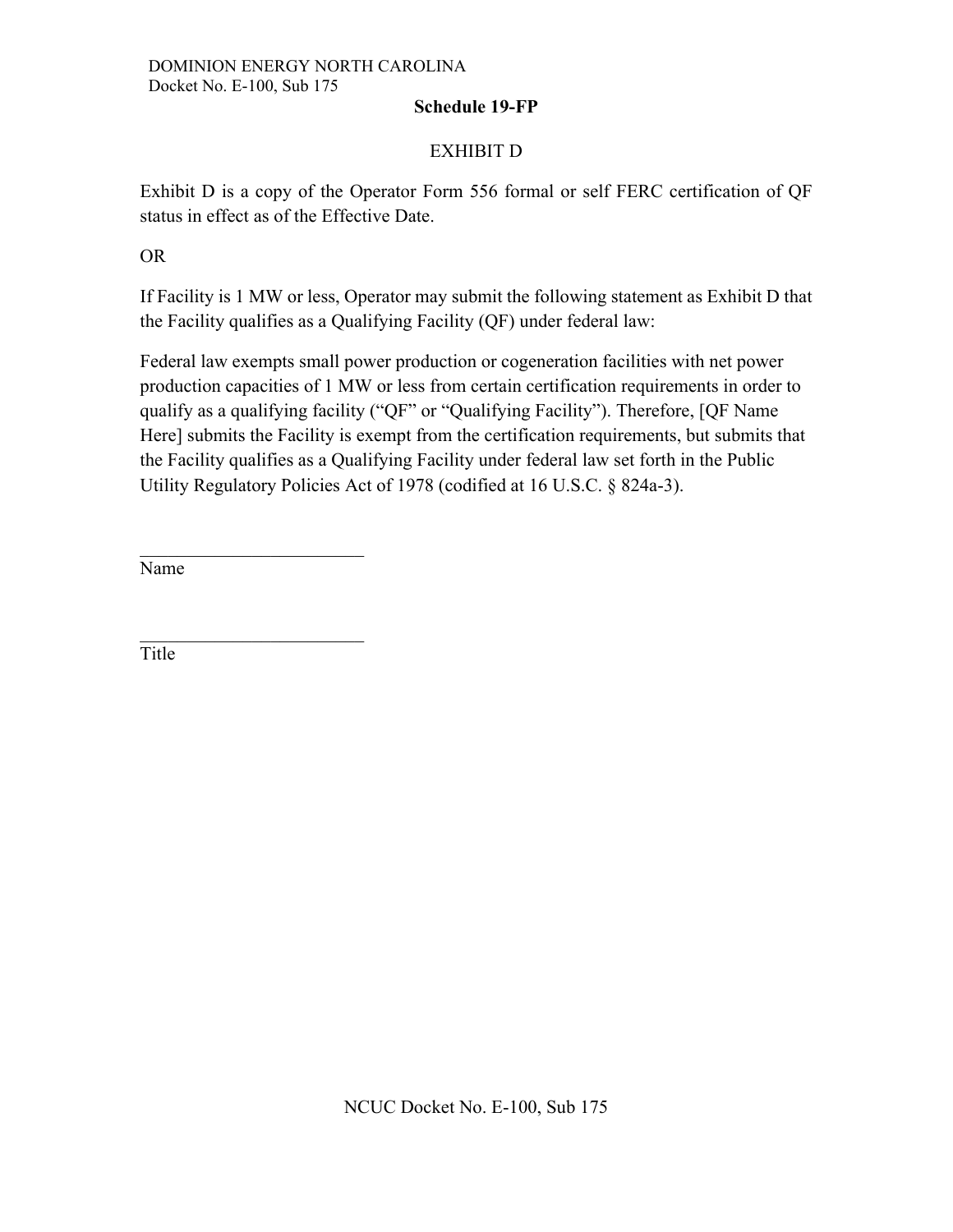# EXHIBIT E

Exhibit E is the CPCN or RPCN for the Facility, as applicable.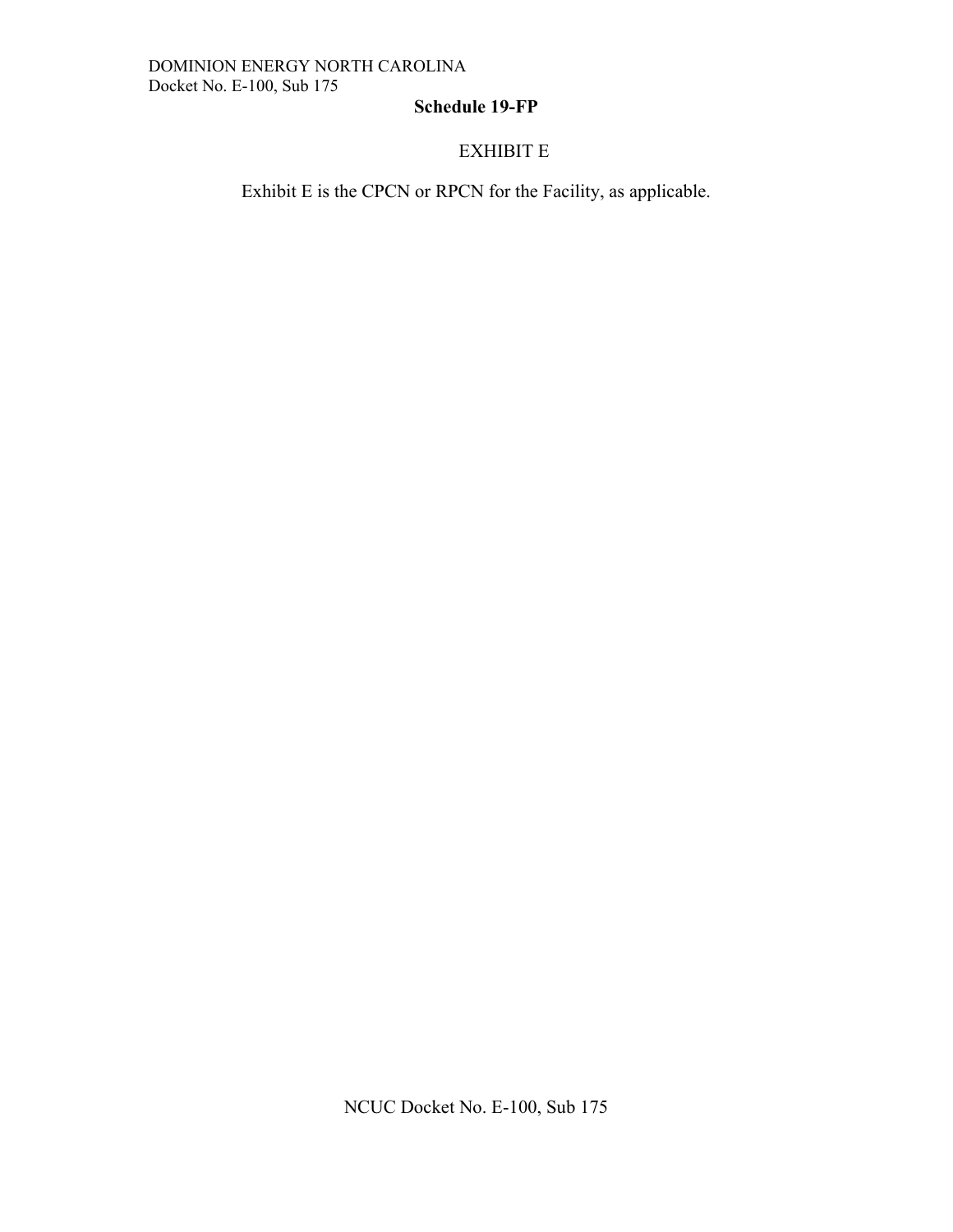## DOMINION ENERGY NORTH CAROLINA Docket No. E-100, Sub 175

# **Schedule 19-FP**

# EXHIBIT F

# Key Contractual Details

| Project Name:                         |  |
|---------------------------------------|--|
| Size (MW):                            |  |
| Fuel Type / Technology:               |  |
| <b>Facility Address:</b>              |  |
| Developer Name:                       |  |
| <b>Avoided Cost Docket:</b>           |  |
| LEO Date:                             |  |
| CPCN / RPCN Docket and Approval Date: |  |
| PPA Execution Date(s)                 |  |
| PPA Effective Date:                   |  |
| PPA Term:                             |  |
| Interconnection Queue Number:         |  |
| PJM Node:                             |  |
| COD Date(s) / Statutory Deadlines:    |  |